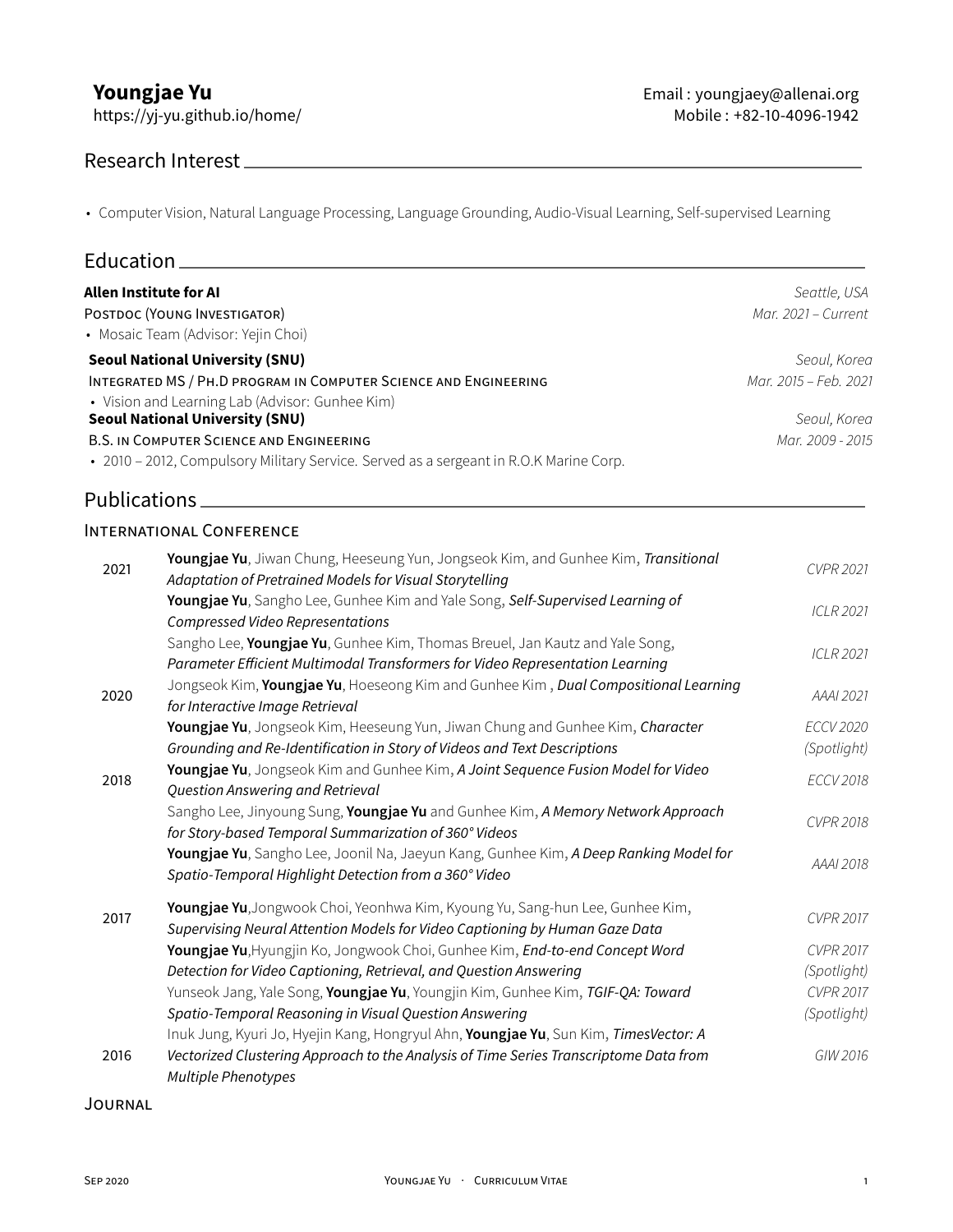| 2019                       | Yunseok Jang, Yale Song, Chris Dongjoo Kim, Youngjae Yu, Youngjin Kim, Gunhee Kim,<br>Video Question Answering with Spatio-Temporal Reasoning                                                        | <b>IJCV 2019</b>              |
|----------------------------|------------------------------------------------------------------------------------------------------------------------------------------------------------------------------------------------------|-------------------------------|
| 2017                       | Inuk Jung, Kyuri Jo, Hyejin Kang, Hongryul Ahn, Youngjae Yu, Sun Kim, TimesVector: A<br>Vectorized Clustering Approach to the Analysis of Time Series Transcriptome Data from<br>Multiple Phenotypes | <b>Bioinformatics</b><br>2017 |
| <b>WORKSHOP PAPERS</b>     |                                                                                                                                                                                                      |                               |
| 2020                       | Youngjae Yu *, Jongseok Kim *, Seunghwan Lee, Gunhee Kim, (* is equal contribution.),<br>Cycled Compositional Learning between Images and Text                                                       | CVPR 2020 CVFAD               |
|                            | Hankyol Lee, Youngjae Yu, Gunhee Kim, Augmenting Data for Sarcasm Detection with<br><b>Unlabeled Conversation Context</b>                                                                            | In ACL 2020, FLP              |
| 2019                       | Youngjae Yu, Seunghwan Lee, Yuncheol Choi, Gunhee Kim, CurlingNet: Compositional<br>Learning between Images and Text for Fashion IQ Data                                                             | ICCV 2019 CVFAD               |
| 2017                       | Seil Na, Youngjae Yu, Sangho Lee, Jisung Kim, Gunhee Kim, Encoding Video and Label<br>Priors for Multi-label Video Classification on YouTube-8M dataset                                              | CVPR 2017 &<br>YouTube-8M     |
| 2016                       | Youngjae Yu, Hyungjin Ko, Jongwook Choi, Gunhee Kim, Video Captioning and Retrieval<br><b>Models with Semantic Attention</b>                                                                         | ECCV 2016 LSMDC<br>& VisStory |
| Thesis                     |                                                                                                                                                                                                      |                               |
| 2015                       | Youngjae Yu, Sun Kim, Correlation Based Feature Selection and Pattern Clustering Method<br>for Time Series Gene Expression Data of Drought Stressed Rice                                             | <b>B.S. Thesis</b>            |
| IN PREP                    |                                                                                                                                                                                                      |                               |
| <b>AAAI 2022</b><br>(Prep) | Youngjae Yu, Gunhee Kim, Self-supervised Character Representation Learning for Video<br>Story                                                                                                        |                               |
| <b>AAAI 2022</b><br>(Prep) | Jiwan Chung, Youngjae Yu, Heeseung Yun, Jongseok Kim, Eunkyu Park, Gunhee Kim, Who is<br>who?, Character Information as Attention Priors) (An Winning Solution for DramaQA)                          |                               |

# Professional Experience

| $2021 -$  | Young Investigator, Allen Institute for All                                          |
|-----------|--------------------------------------------------------------------------------------|
| Current   |                                                                                      |
| 2018-2021 | Software Engineer, Research Scientist, RippleAI                                      |
| 2015-2018 | <b>Graduate Teaching Assistant, Seoul National University</b>                        |
| 2018      | <b>Research Intern, Redmond, Microsoft</b>                                           |
| 2017      | <b>NAVER PhD Fellowship, Naver</b>                                                   |
| 2018      | <b>Lecture Instructor,</b> Samsung DS Artificial Intelligence course: NLP and Vision |
| 2012-2014 | <b>Undergraduate Research Assistant, Seoul National University</b>                   |

## Professional Development

### **Academic Activities**

### REVIEWER

- Conference, Journal (CVPR, ECCV, ICCV, ACCV, AAAI, Neurips, ICLR, ICMI, MM, TCSVT)
- Workshop (LUV (2019))

### **Other Skills**

### PROGRAMMING

- Programming Languages. Python, R, C/C++, Java, Shell scripts (bash, zsh), Matlab, Ocaml
- ML/DL Frameworks. TensorFlow, PyTorch, Caffe
- Operating Systems. Linux (Ubuntu), macOS, Windows
- Other Tools and Skills. Git, Latex, Vim